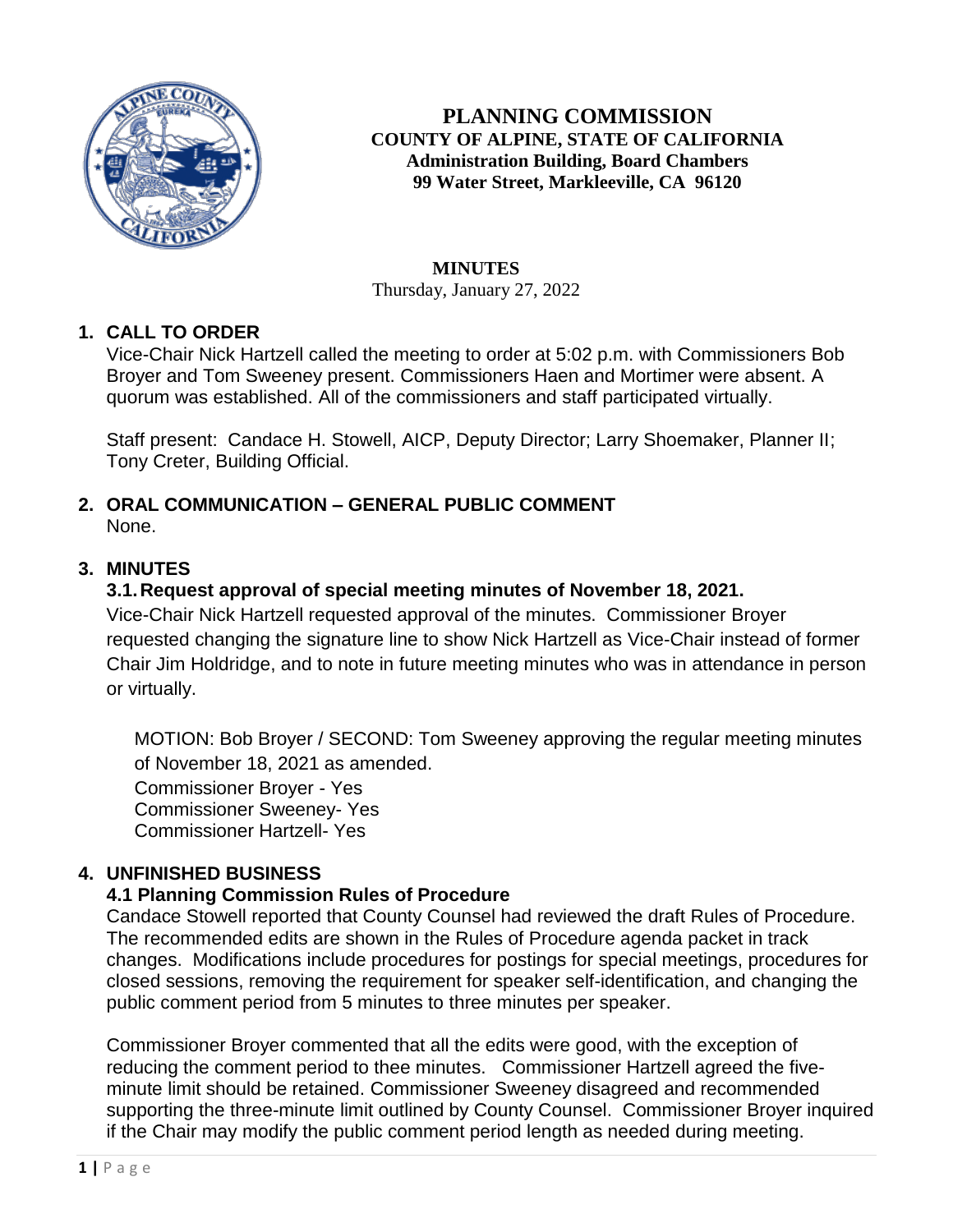Candace Stowell confirmed that the language in the procedures specifies that the Chairperson *may* limit the public comment period to a specified number of minutes and this is at the discretion of Chair. Commissioner Broyer proposed a four-minute time limit, with Commissioner Hartzell in agreement, Commissioner Sweeney in disagreement. To gain input from all of the Commissioners, it was agreed to table the item until the next meeting of the Planning Commission.

MOTION: Broyer / SECOND: Sweeney- Table the Item until the next meeting. Commissioner Broyer- Yes Commissioner Sweeney- Yes Commissioner Hartzell- Yes

### **4.2 Housing Element Update (File 2021-065)**

Chair Hartzell stated that the item has been pulled at the request of staff. Candace Stowell stated that she would provide an update under the Deputy Director Report (item 7.1).

## **5. NEW BUSINESS**

**5.1 Death Ride Special Event (File 2022-001):** Larry Shoemaker noted that Community Development has received an initial Special Event permit application for the 41<sup>st</sup> annual-"Death Ride Tour of the California Alps" endurance cycling event. The public hearing on the Special Event application will be scheduled for the February meeting.

Becky DeForest, Executive Director of the Alpine County Chamber of Commerce, provided a presentation on the 2022 Death Ride event via Zoom. The 2022 event will be utilizing a route which starts and finishes at Turtle Rock Park, traversing State Highways 89 and 4 to approximately Lake Alpine, CA before cyclists turn back. The route includes Monitor Pass, Ebbetts Pass, and the Pacific Grade.

There were over 2,211 attendees registered for 2021, which exceeded 2020 and past events. The event gathers participants from throughout the United States and World. A large portion of event attendees noted that this was their first time participating in the event and that many planned to stay in the Markleeville area boosting local commerce. DeForest discussed the on-going planning considerations for the 2022 event taking in account that Turtle Rock Park was significantly damaged. The event date has been modified to minimize fourth of July Holiday weekend impacts.

Commissioner Broyer inquired how the rider demographics for the 2022 registrations compare to the cycling industry at large. DeForest noted that the registrations anecdotally match the cycling industry at large, but doesn't have exact figures at hand, but that concerted efforts are being made to expand the ridership base.

### **5.2 Camping Regulations**

Larry Shoemaker reported that new property owners in Alpine County were interested in discussing the legalities of camping on their own undeveloped land. Section 18.68.130 permits temporary camping on a private parcel for up to 16 days per year. The period may be extended by the Planning Commission based on approval of an occupancy permit. Staff provided a presentation outlining existing county regulations, staff concerns, and camping regulations in other jurisdictions. Following the presentation, the Planning Commission discussed the current regulations.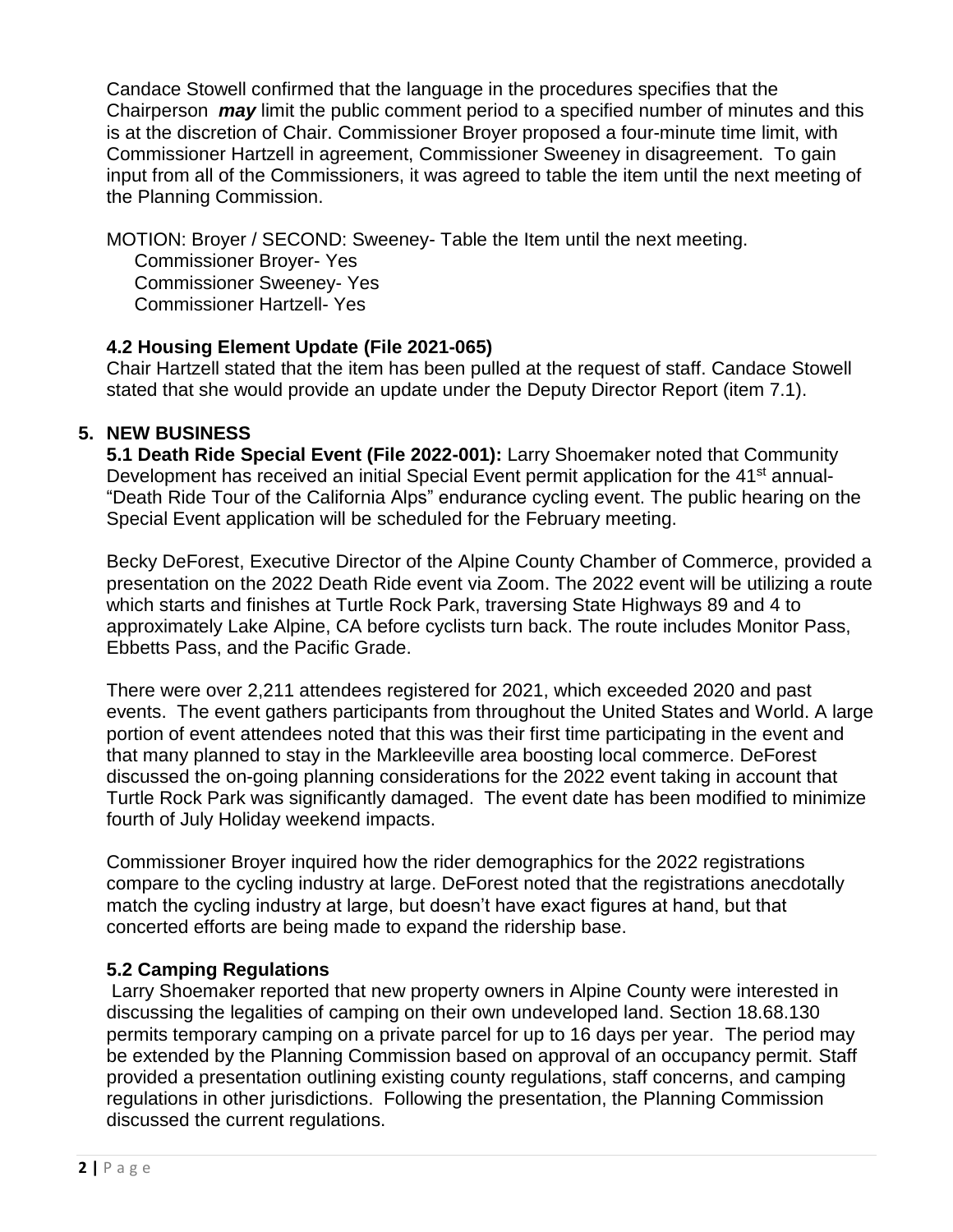Commissioner Hartzell noted rulings from the 9<sup>th</sup> Circuit Court of Appeals legalizing basic human-need for shelter and sleep, and does not wish to criminalize private property owners who choose to sleep on their own undeveloped land. Commissioner Hartzell stated that he doesn't support the code as written today, or any more restrictive ordinances.

Alpine County Board of Supervisor Terry Woodrow commented that Bear Valley's new subdivision's Covenants, Conditions, and Restrictions (CC&R's) state "No camping whether or temporary or permanent, or temporary structures are allowed on any lots."

Larry Shoemaker stated the existing regulations as written would require the Planning Commission to approve a camping extension for property owners. Candace Stowell noted that the existing process is cumbersome and that permitting an extended time limit for camping should be routed through Community Development staff and not the Commission.

Commissioner Broyer expressed concern over the necessity of any changes to the ordinance due to the infrequency of applications.

Tony Creter, Building Official, commented that the origin of the camping ordinance was in reaction to encampments by the Posse Comitatus. Creter also noted that long-term camping potentially taxes capabilities of sanitary waste containment.

Following discussion, it was moved to table the item until the March meeting.

MOTION: Sweeney/ SECOND: Hartzell: Table item until March meeting. Commissioner Broyer- Yes Commissioner Sweeney- Yes Commissioner Hartzell- Yes

#### **5.3 Election of Chair**

Due to the resignation of Chair Jim Holdridge on December 1, the Commissioners nominated a new Chair.

MOTION: Sweeney / SECOND: Hartzell: Nomination of Commissioner Bob Broyer to be the next Planning Commission Chair. Commissioner Sweeney- Yes Commissioner Hartzell- Yes Commissioner Broyer- Yes

### **6. PUBLIC HEARINGS**

None